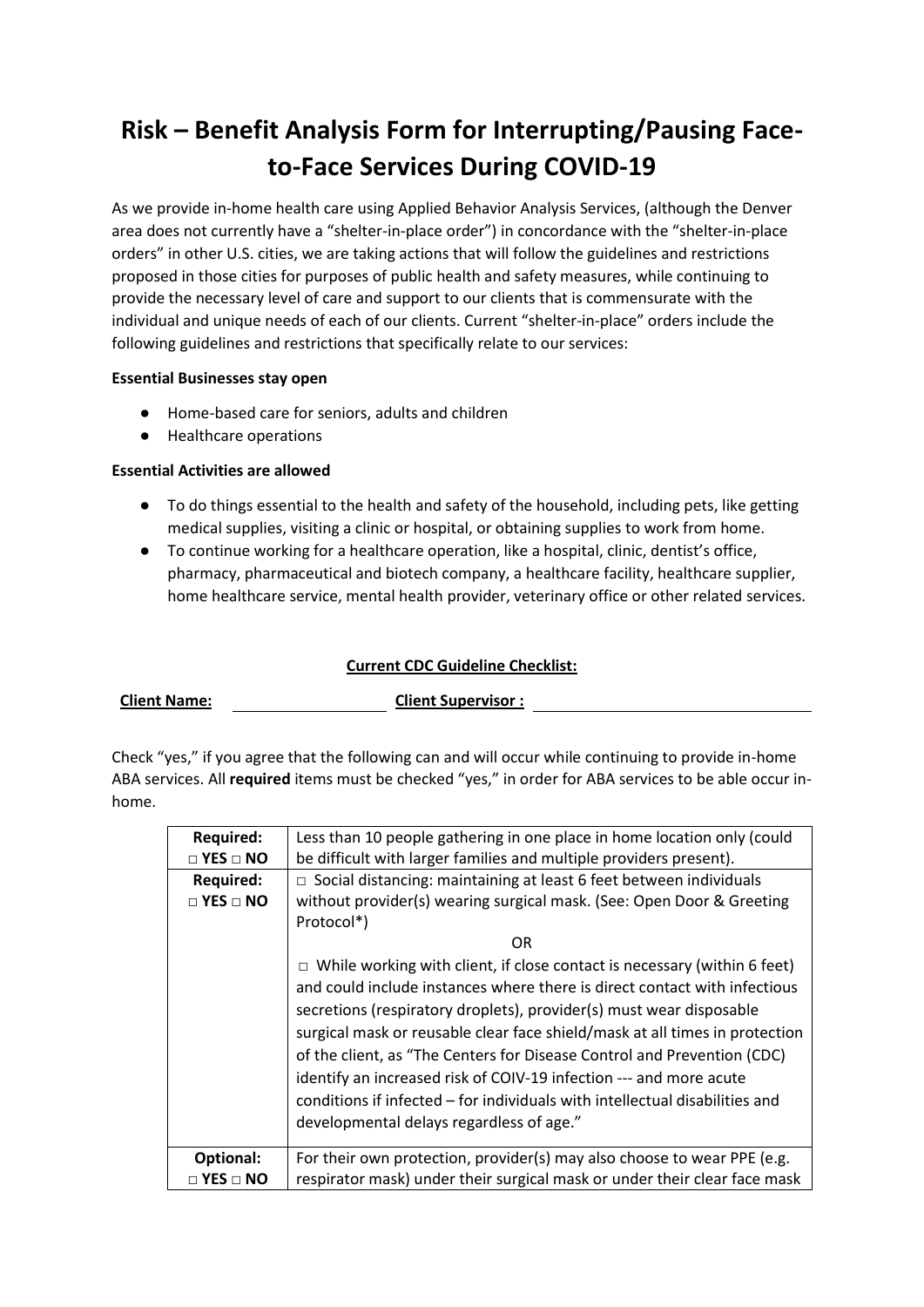|                            | in order to further prevent their own exposure to infectious secretions |  |  |  |
|----------------------------|-------------------------------------------------------------------------|--|--|--|
|                            | of others (respiratory droplets) while working with a client. Once AWBP |  |  |  |
|                            | is able to order/receive N95 masks, this will become a required item.   |  |  |  |
| <b>Required:</b>           | Provider(s) will wash hands with soap and water for at least 20         |  |  |  |
|                            | seconds immediately upon arriving at a client's home.                   |  |  |  |
| $\Box$ YES $\Box$ NO       |                                                                         |  |  |  |
| <b>Required:</b>           | When soap and running water are unavailable, provider<br>$\circ$        |  |  |  |
|                            | will use an alcohol-based hand rub with at least 60%                    |  |  |  |
| $\Box$ YES $\Box$ NO       | alcohol.                                                                |  |  |  |
| <b>Required:</b>           | Provider(s) will always wash hands that are visibly soiled<br>$\circ$   |  |  |  |
|                            | as immediately as possible.                                             |  |  |  |
| $\Box$ YES $\Box$ NO       |                                                                         |  |  |  |
| <b>Required:</b>           | Provider(s) will use disinfectant wipes (provided by<br>$\circ$         |  |  |  |
|                            | AWBP) to wipe down any items and/or surfaces before                     |  |  |  |
| $\square$ YES $\square$ NO | using (beginning of session).                                           |  |  |  |
|                            |                                                                         |  |  |  |
| <b>Required:</b>           | Provider(s) will use disinfectant wipes (provided by<br>$\circ$         |  |  |  |
|                            | AWBP) to wipe down any items and/or surfaces when                       |  |  |  |
| $\square$ YES $\square$ NO | done using (end of session).                                            |  |  |  |
| <b>Required:</b>           | Provider(s) will avoid shaking hands or giving high fives to            |  |  |  |
| $\Box$ YES $\Box$ NO       | parents/clients- if contact occurs, wash hands as described.            |  |  |  |
|                            |                                                                         |  |  |  |
| <b>Required:</b>           | Provider(s) will use elbow to cover coughs/sneezes.                     |  |  |  |
| $\square$ YES $\square$ NO |                                                                         |  |  |  |
| <b>Required:</b>           | Provider(s) will avoid touching eyes, nose, or mouth- if<br>$\bullet$   |  |  |  |
|                            | inadvertent contact occurs, wash hands as described.                    |  |  |  |
| $\square$ YES $\square$ NO |                                                                         |  |  |  |
| <b>Required:</b>           | Provider(s) will avoid close contact with people who are sick, and      |  |  |  |
|                            | will contact their healthcare provider immediately upon known           |  |  |  |
| $\Box$ YES $\Box$ NO       | exposure and/or upon displaying concerning symptoms and                 |  |  |  |
|                            | follow recommended steps.                                               |  |  |  |

## Risk vs. Benefit Analysis:

Wellness Check: Clinician to call and/or text client prior to entry, to confirm the following:

- **Have you been in contact with anyone with a confirmed or suspected diagnosis of COVID-19?**
- **We need to assure your home is a safe place for staff to enter: is client or members in the household currently exhibiting any symptoms identified by the CDC as well as any of the more developed versions. Fever, cough, shortness of breath.**

| . . | Parent/Caregiver/Guardian has confirmed desire to | $\sqcap$ YES | $\Box$ NO |
|-----|---------------------------------------------------|--------------|-----------|
|     | continue in-person services from BT/RBT's and/or  |              |           |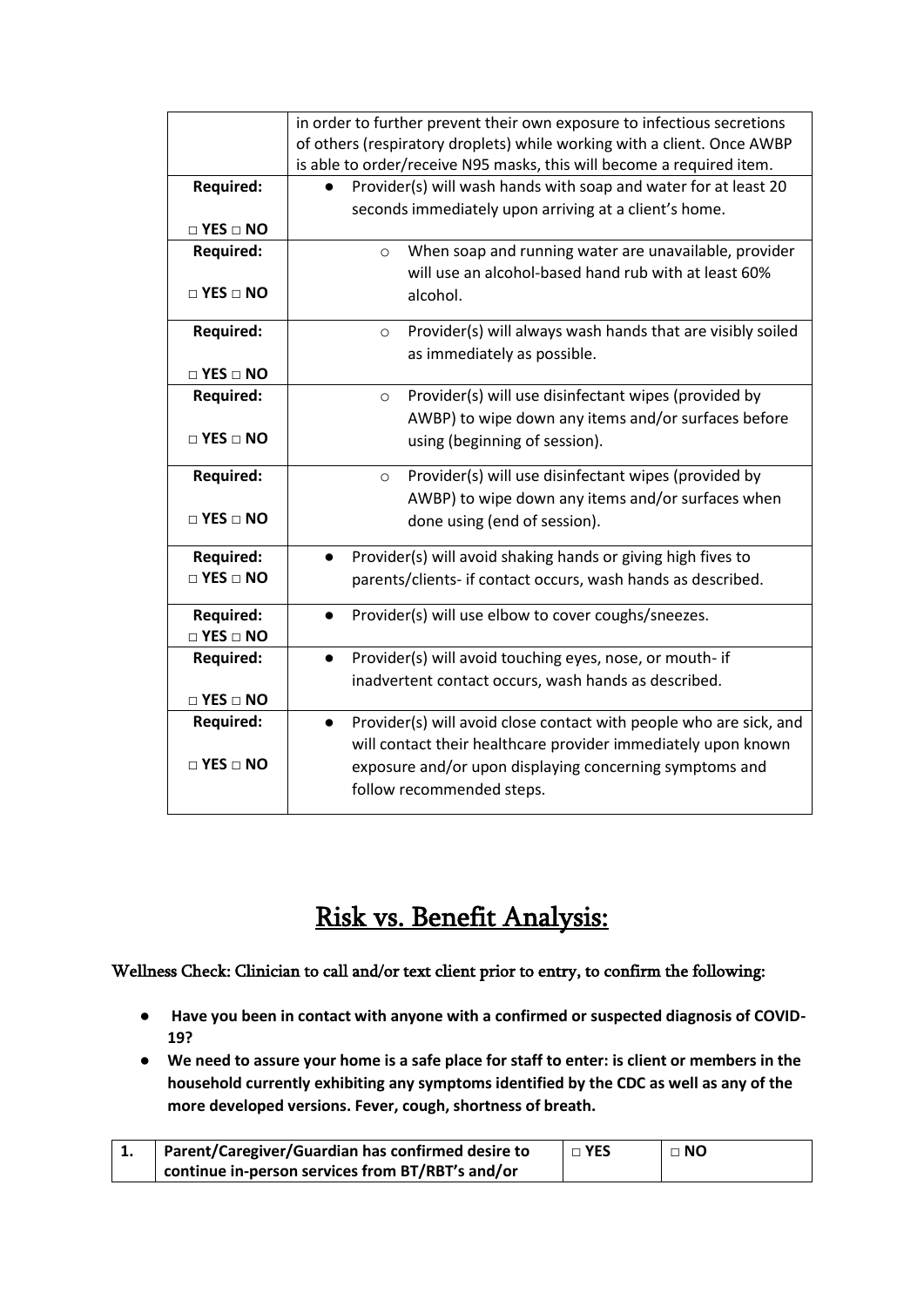|     | Supervisor(s) (and/or has not cancelled in person                                                             | If yes, skip  |                     |
|-----|---------------------------------------------------------------------------------------------------------------|---------------|---------------------|
|     | sessions):                                                                                                    | to #3.        |                     |
|     |                                                                                                               |               |                     |
|     |                                                                                                               |               |                     |
| 2.  | Parent/caregiver, guardian has requested and/or                                                               | □ YES         | $\Box$ NO           |
|     | confirmed desire to receive telehealth only services.                                                         |               |                     |
| 3.  | Client has a funding source that allows for telehealth                                                        | □ YES         | $\Box$ NO           |
|     | for supervisor level (Supervision, Assessment, Parent                                                         |               |                     |
|     | Training, etc.) (select "no" for tricare)                                                                     |               |                     |
| 4.  | Funding source also temporarily allows for telephone                                                          | □ YES         | $\Box$ NO           |
|     | and live chat (e.g. text messaging) to be billed for                                                          |               |                     |
|     | under the codes listed above. (select "yes" for<br>Medicaid, Cigna)                                           |               |                     |
| 5.  | Funding source allows for BT/RBT direct services to be                                                        | $\square$ YES | $\Box$ NO           |
|     | delivered via telehealth if appropriate for client. (all                                                      |               |                     |
|     | but tricare)                                                                                                  |               |                     |
| 6.  | Client sessions could reasonably and effectively be                                                           | □ YES         | $\Box$ NO           |
|     | delivered via telehealth, with a minimal or moderate                                                          |               |                     |
|     | amount of support or involvement required by the                                                              | If Yes, skip  |                     |
|     | parent/caregiver that the parent/caregiver is/has                                                             | to #15?       |                     |
|     | stated they are willing to do.                                                                                |               |                     |
| 7.  | If direct RBT/BT sessions cannot be delivered in person                                                       | $\square$ YES | $\Box$ NO           |
|     | due to inability to guarantee "yes" to all required CDC<br>items listed in the first section of this document |               |                     |
|     | AND/OR                                                                                                        |               | If no, skip to #15. |
|     |                                                                                                               |               |                     |
|     | If direct RBT/BT sessions cannot be delivered via                                                             |               |                     |
|     | telehealth due to a "no" answer to #6:                                                                        |               |                     |
|     | Are there potentially injurious, dangerous, fatal,                                                            |               |                     |
|     | extremely concerning outcomes that could occur as a                                                           |               |                     |
|     | result of not having direct BT/RBT sessions over the                                                          |               |                     |
|     | next 1-12 weeks?                                                                                              |               |                     |
| 8.  | In the client's history, have there been any emergency                                                        | $\square$ YES | $\Box$ NO           |
|     | medical/psychiatric visits (for the client and/or other                                                       |               |                     |
|     | individuals) requiring acute medical, behavioral                                                              |               |                     |
|     | health, and/or mental health care specifically due to<br>the client's behavior(s)?                            |               |                     |
| 9.  | In the client's history, have there been any behavior(s)                                                      | □ YES         | $\Box$ NO           |
|     | that have resulted in arrest, jail time, and/or legal                                                         |               |                     |
|     | trouble (e.g. lawsuit) ?                                                                                      |               |                     |
| 10. | In the client's history, have there been any behavior(s)                                                      | □ YES         | $\Box$ NO           |
|     | and/or skill deficits that have led to manipulation,                                                          |               |                     |
|     | coercion, neglect, abuse, homelessness, loss of job,                                                          |               |                     |
|     | and/or loss of income?                                                                                        |               |                     |
| 11. | Is significant regression of challenging behavior(s) a                                                        | □ YES         | $\Box$ NO           |
|     | particular concern (with documented evidence of                                                               |               |                     |
|     | regression) when having gone a significant amount of                                                          |               |                     |
|     | time without direct ABA services and/or school<br>attendance?                                                 |               |                     |
|     |                                                                                                               |               |                     |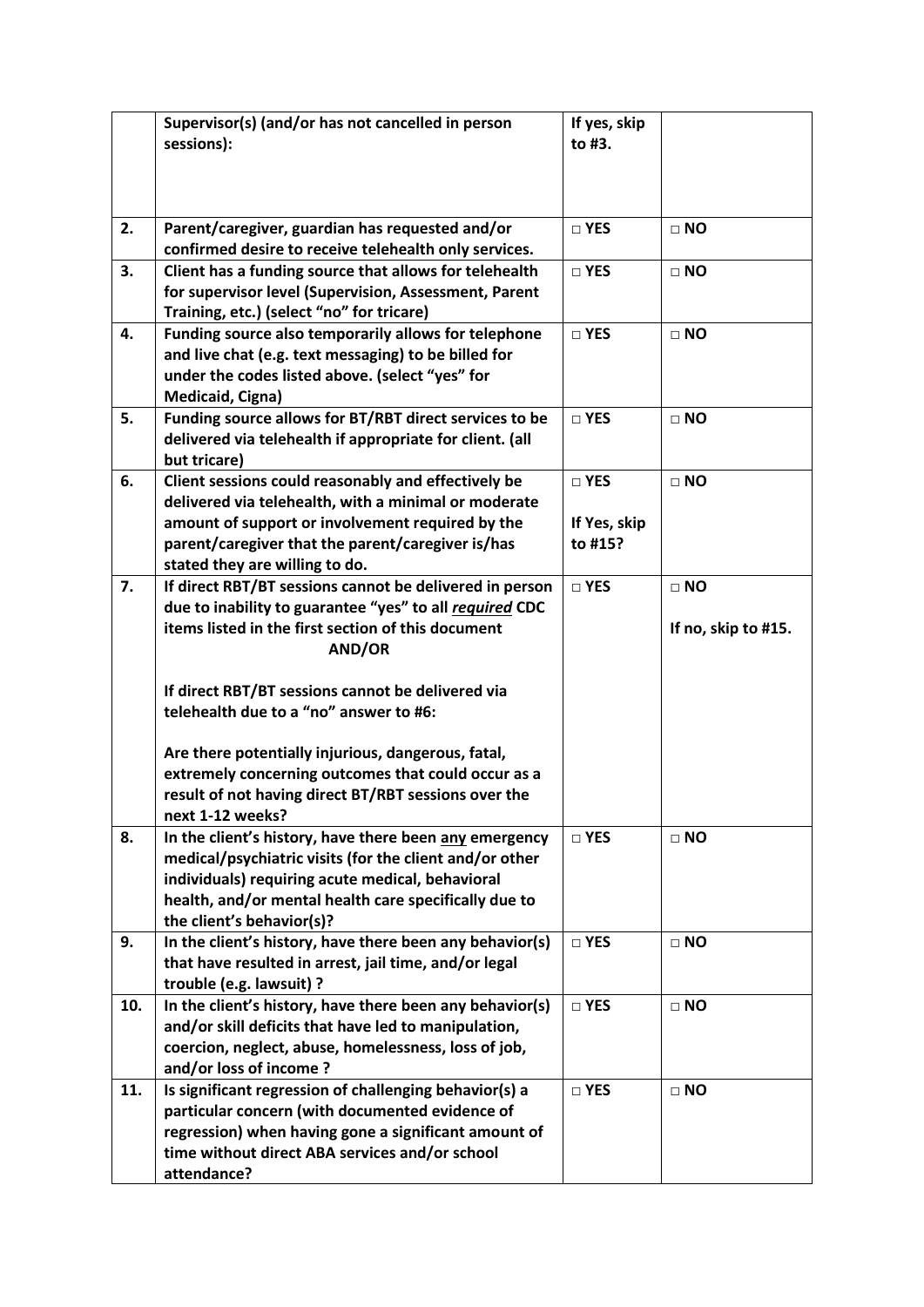| 12. | If so, are there skills that have been gained and<br>maintained in replacement of problem behavior(s) | $\square$ YES | $\Box$ NO |
|-----|-------------------------------------------------------------------------------------------------------|---------------|-----------|
|     | that previous deficits had led to any of the                                                          |               |           |
|     | consequences or outcomes listed in items 7-9?                                                         |               |           |
| 13. | Is significant regression of skill acquisition behavior(s)                                            | $\square$ YES | $\Box$ NO |
|     | a particular concern (with documented evidence of                                                     |               |           |
|     | regression) when having gone a significant amount of                                                  |               |           |
|     | time without direct ABA services and/or school                                                        |               |           |
|     | attendance?                                                                                           |               |           |
| 14. | If so, is the regression particularly relevant to losing                                              | $\square$ YES | $\Box$ NO |
|     | what could be considered life altering progress (e.g.                                                 |               |           |
|     | regression of medically necessary skills that required                                                |               |           |
|     | one or more years of 10 or more hours per week to                                                     |               |           |
|     | acquire, indicating higher than "average" number of                                                   |               |           |
|     | trials to criteria for a non-neurotypical learner to                                                  |               |           |
|     | acquire essential skills using errorless and fading                                                   |               |           |
|     | progressions that include progressions across minimal                                                 |               |           |
| 15. | and/or subtle stimulus/response shaping).<br>Are there any other risks to family members if there     | $\Box$ YES    | $\Box$ NO |
|     | were to be an interruption/pause for in-person                                                        |               |           |
|     | services?                                                                                             |               |           |
|     | (e.g. parent/caregiver stress, parent/caregiver mental                                                |               |           |
|     | health needs, do parents have access to mental health                                                 |               |           |
|     | care, is there any barrier to accessing medical care for                                              |               |           |
|     | family members that is not the same barrier for the                                                   |               |           |
|     | client?)                                                                                              |               |           |
| 16. | Are there any other physical disabilities or unique                                                   | $\square$ YES | $\Box$ NO |
|     | attributes/differences that would be important to                                                     |               |           |
|     | consider when determining whether any in-person                                                       |               |           |
|     | visits should be provided as an essential service for                                                 |               |           |
|     | this client?                                                                                          |               |           |
|     | If so, please describe:                                                                               |               |           |
|     |                                                                                                       |               |           |
|     |                                                                                                       |               |           |

### **Based on the item responses above, the recommendation by the supervisor is to:**

**□ continue providing in-person services by BT/RBT with an emphasis on supervision overlaps being done primarily via telehealth whenever feasible simply to decrease the number of individuals contacted per week for both client and staff protection.**

**□ provide telehealth sessions by BT/RBT as well as supervisor ONLY on either the same schedule or a slightly modified schedule to be worked out between staff, scheduling & client.**

**□ stop/pause all services altogether until variables change that may allow for either in person or telehealth to be provided.**

**If in-home ABA therapy services are desired, please fill out below:**